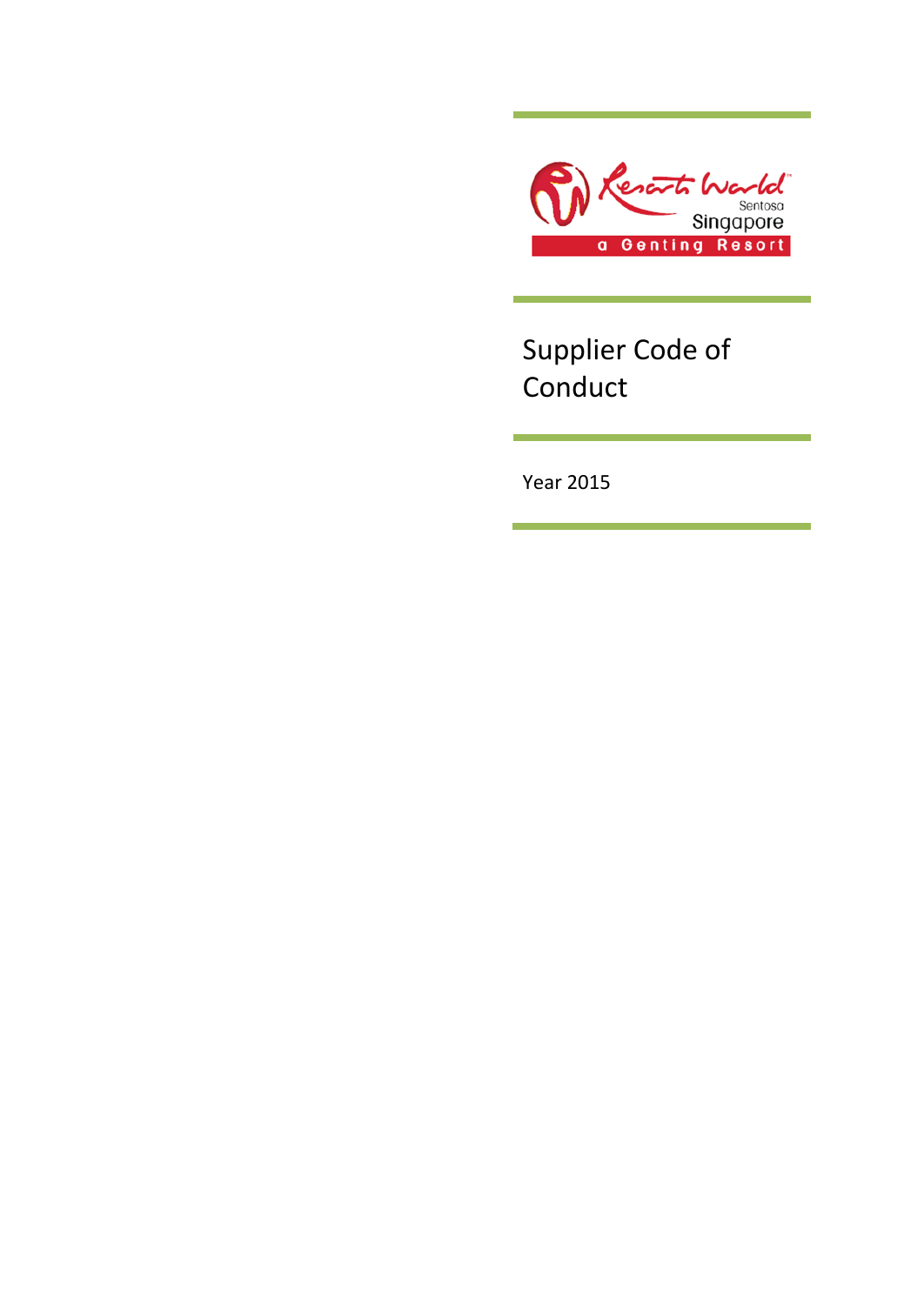Resorts World at Sentosa Pte Ltd (RWS) is committed to the highest standards of ethical conduct, social and environmental responsibility. RWS requires its suppliers to operate in accordance with the principles in this Supplier Code of Conduct ("Code") and in full compliance with all applicable laws and regulations. This Code outlines RWS's expectations for its suppliers conduct referencing to labour and human rights, health and safety, environmental protection, ethics and management practices. This Code applies to the supplier and their employees, contractors, agents and related entities (collectively, the "Supplier") providing goods and/or services to RWS.

#### **Ethic**

The Supplier shall always be ethical in every aspects of its business.

*Business Integrity*

The Supplier shall not engage in any and all forms of bribery, corruption, extortion and embezzlement. All business dealings should be transparently performed and reflected in the Supplier's books and records.

*Disclosure of Information*

The Supplier shall disclose information regarding its business activities, structure, financial situation and performance in accordance with applicable regulations and prevailing industry practices. Falsification of records or misrepresentations of conditions or practices in the supply chain are unacceptable.

*Intellectual Property*

The Supplier shall respect intellectual property rights and manage technology and know-how in a manner that protects intellectual property rights.

*No Improper Advantage*

The Supplier shall not offer or accept bribes or other means of undue or improper advantage. The Supplier shall observe local custom with respect to gifts, although the value of such offers should never be considered material enough to influence business decisions or to violate applicable regulations.

*Community Engagement*

The Supplier is encouraged to help foster social and economic development and contribute to the sustainability of the communities in which it operates.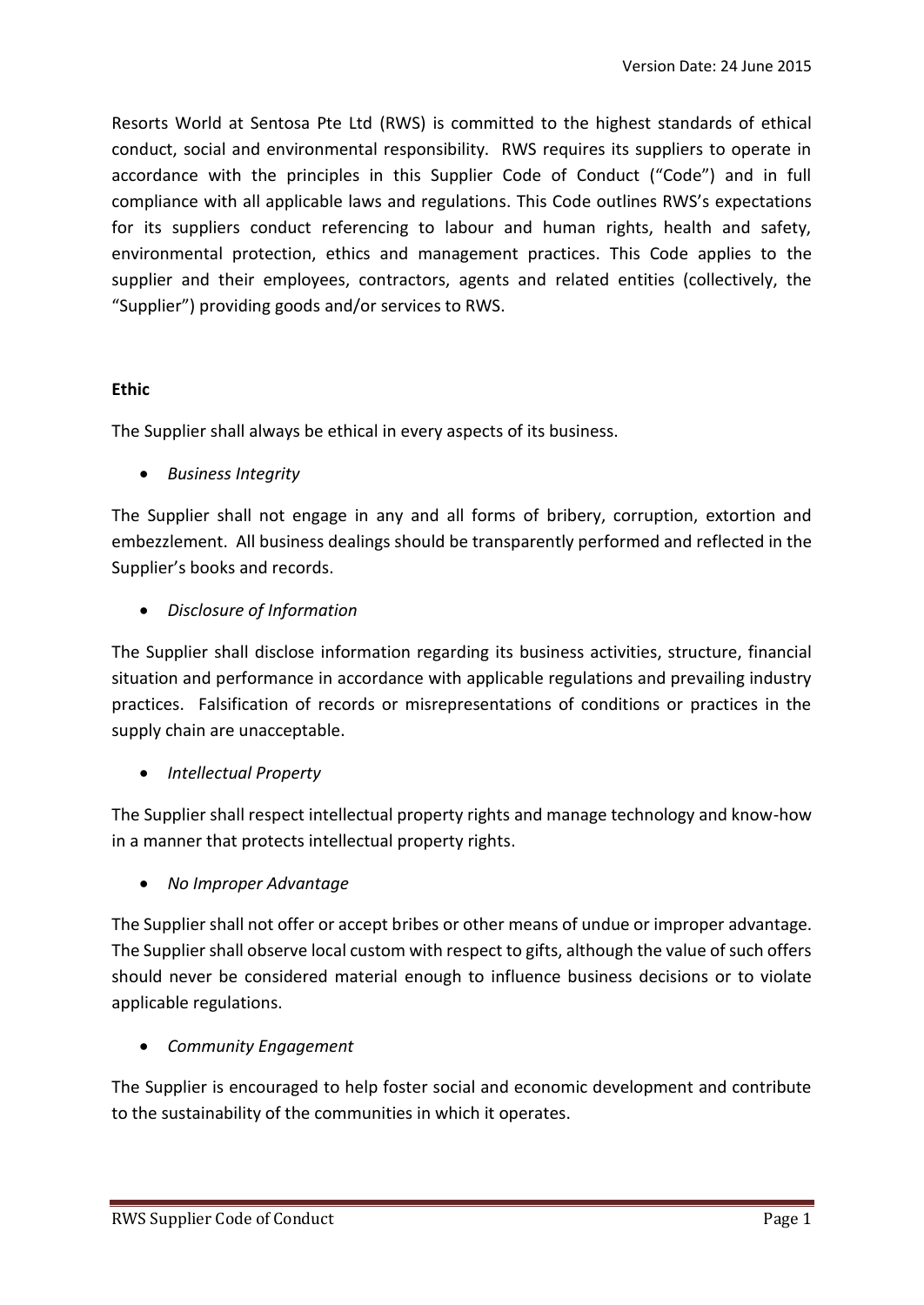*Food Safety*

The Supplier shall provide RWS with high quality products, ingredients and services that meet all applicable quality and food safety laws, standards and regulations. . The Supplier must demonstrate that they have strong food-safety and quality management practices. The Supplier must immediately report to RWS any concerns about food safety.

# **Labour and Human Rights**

The Supplier shall uphold the human rights of its workers and treat them with utmost dignity and respect. RWS adopts a zero tolerance towards human trafficking, slavery or child labour. This applies to all the Supplier's workers (including but not limited to employees, and temporary, migrant, student and contract workers). Specifically, the Supplier agrees:-

- (i) will not employ any worker younger than the local legal minimum age for employment or the age for completing compulsory education (and will in no event employ anyone under fifteen (15) years of age, even if legal to do so), provided that if any person younger than eighteen (18) years of age is employed in the manufacturing, production, packaging or distribution of any product, Supplier shall, and shall cause any manufacturer or other owner of any facility/factory used to produce the product or any component thereof to, comply with any Laws and Standards applicable to such person;
- (ii) will only employ persons whose presence is voluntary (i.e., no forced or involuntary labor, whether prison, bonded, indentured or otherwise, will be used, and no passport, driver's license, identity card or other document without which a worker may not be legally free or able to leave the premises, will be confiscated or otherwise physically held by Supplier or any manufacturer; all workers must at all times be legally free and able to leave the premises of such factory/facility);
- (iii) will treat each worker with dignity and respect and will not use threats of violence or corporal punishment (or other forms of physical, mental, sexual, psychological or verbal harassment or abuse), nor will any of the foregoing be condoned or permitted by any agent, contractor, employee or worker of Supplier or any manufacturer against any other agent, contractor, employee or worker of Supplier or any manufacturer;
- (iv) will not discriminate or provide special treatment in hiring and employment practices, including salary, benefits, advancement, discipline, termination, or retirement, on grounds of race, religion, age, nationality, social or ethnic origin, political opinion, sexual preference, disability or gender;
	- (v) shall comply with laws and regulations governing minimum wages, maximum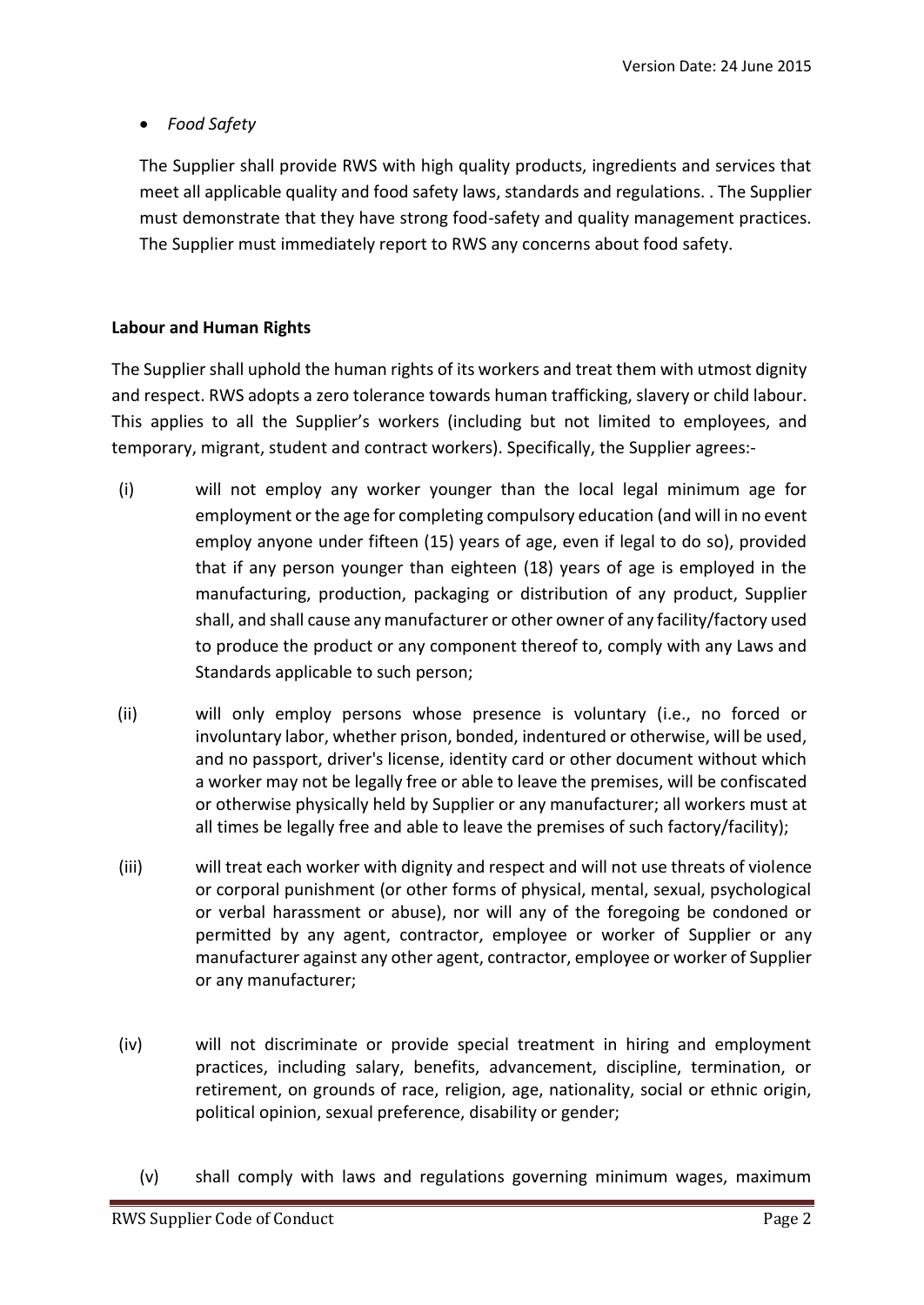hours of work, piece rates and other elements of compensation, and overtime pay, shall provide legally mandated benefits, shall pay all compensation on time and, in any event, no more than one payroll cycle in arrears, and shall not deduct any amount from any worker's compensation except as statutorily provided (if local laws do not provide for overtime pay, Supplier or any manufacturer shall pay at least regular wages for overtime work; in addition, except with RWS's prior written consent, (a) Supplier or any manufacturer will not require workers to work more than the lesser of (1) 48 hours per week and 12 hours overtime or (2) the limits on regular and overtime hours allowed by local law, or, where local law does not limit the hours of work, the regular work week in such country plus 12 hours overtime, (b) workers will be entitled to at least one day off in every seven-day period, and (c) where local industry standards are higher than applicable legal requirements, Supplier will meet the higher standards);

(vi) shall not require any worker to pay or reimburse Supplier or any manufacturer for any recruitment fees, and shall not deduct any recruitment fees from any worker's compensation, except as statutorily provided.

### **Health and Safety**

The Supplier shall uphold a safe and healthy work environment. The Supplier shall comply with all laws, regulations and rules governing employee occupational health and safety in the jurisdiction where they operate.

*Occupational Health, Safety and Hazard Prevention*

The Supplier shall identify, evaluate and manage occupational health and safety hazards through a prioritized process of hazard elimination, engineering controls and/or administrative controls. The Supplier shall provide workers with job-related, appropriately maintained personal protective equipment and instructions on its proper use.

*Emergency preparedness*

The Supplier shall ensure that potential emergency situations and events are to be identified and assessed, and their impact minimized by implementing emergency plans and response procedures, including emergency reporting, employee notification and evacuation procedures, worker training and drills, appropriate fire detection and suppression equipment, adequate exit facilities and recovery plans.

*Physically Demanding Work*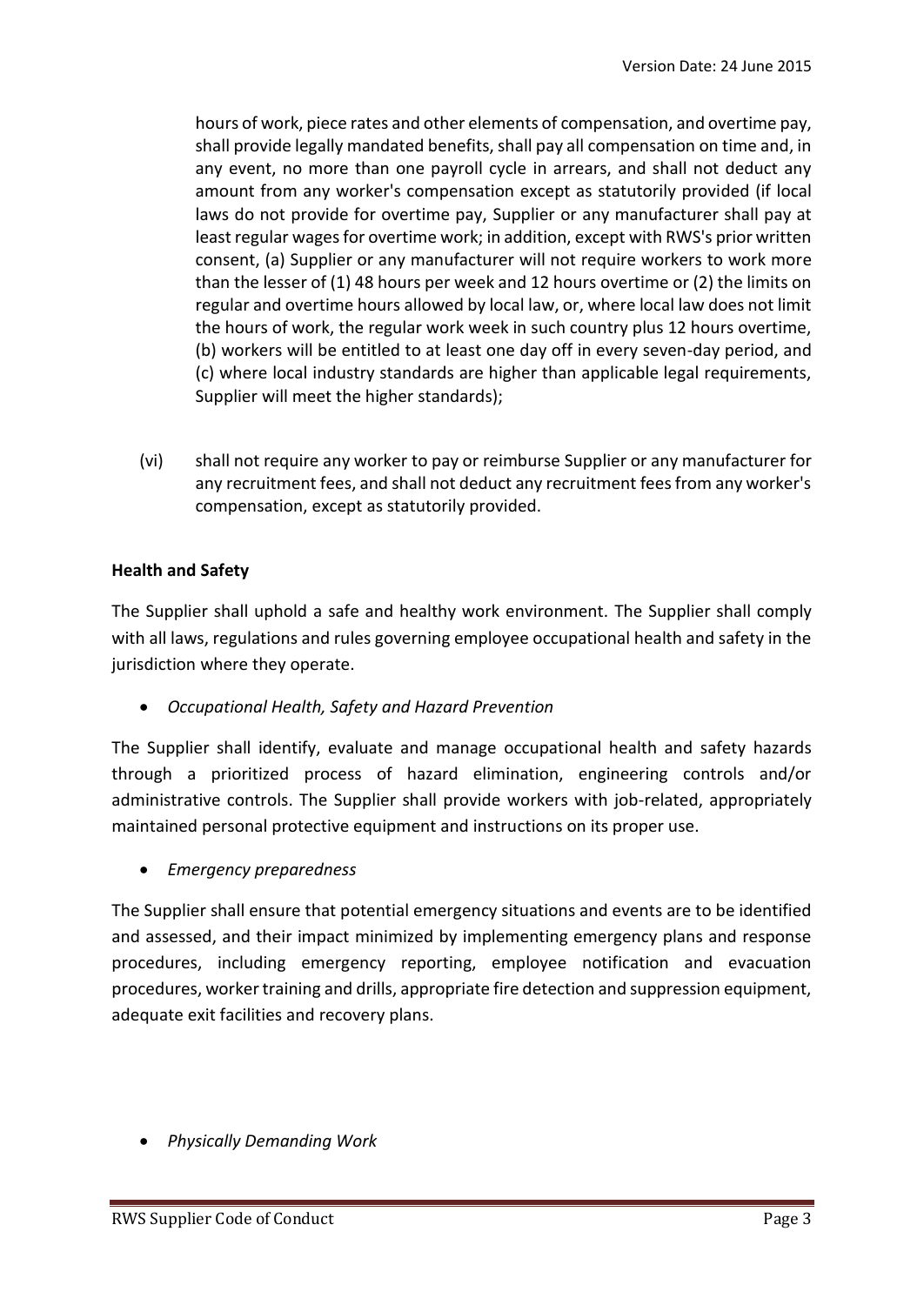The Supplier shall ensure that worker exposure to the hazard of physically demanding tasks, including manual material handling and heavy or repetitive lifting, prolonged standing and highly repetitive or forceful assembly tasks is to be identified, evaluated and controlled.

# *Working and Living Conditions*

The Supplier shall provide workers with reasonably accessible and clean toilet facilities, potable water and sanitary food preparation, storage facilities and eating facilities. The Supplier shall ensure that all workers have clean and safe dormitories with reasonable living space.

## *Industrial Hygiene*

The Supplier shall ensure that workers' exposure to chemical, biological and physical agents is to be identified, evaluated and controlled. Engineering or administrative controls must be used to control overexposures. When hazards cannot be adequately controlled by such means, worker health is to be protected by appropriate personal protective equipment.

### **Environment**

The Supplier should adhere to environmental laws and practices including but not limited to waste disposal, pollution of all kinds, air emissions etc. The Supplier shall at all times be committed to be environmental friendly in their business practices.

*Environmental Permits and Reporting*

The Supplier shall comply with the reporting requirements of applicable permits and regulations. All required environmental permits and current records shall be obtained, and kept in proper records.

*Pollution Prevention and Resource Reduction*

The Supplier shall ensure to conduct their operations in a way that reduces their impact on the environment, particularly in the areas of water use, energy use, greenhouse gas emissions and water disposal. Waste of all types including energy and water, raw and processed materials are to be reduced or eliminated at the source or by practices such as modifying production, maintenance and facility processes, conservation, material substitution, recycling materials.

*Product Content Restrictions*